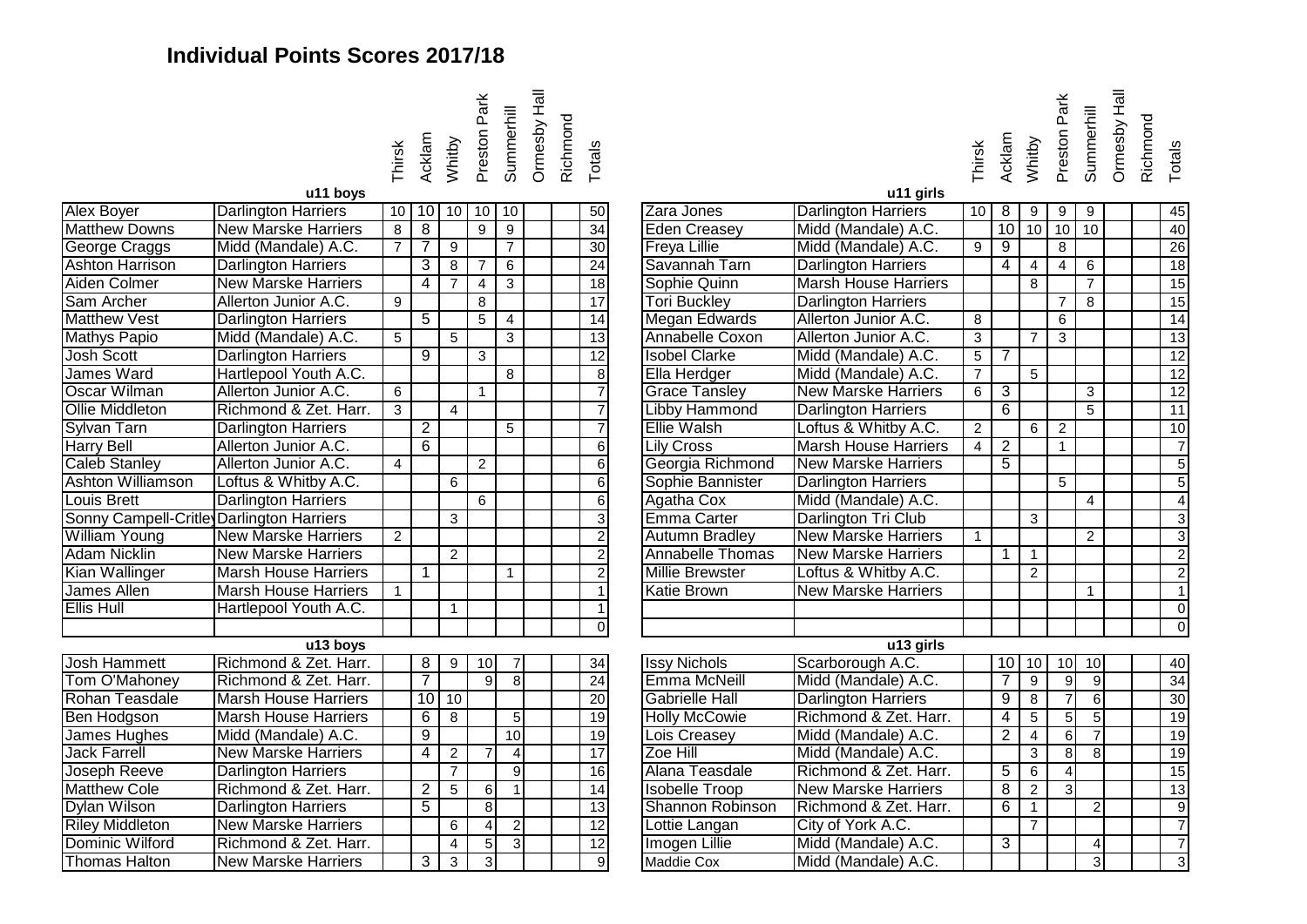| Scott Temple         | Richmond & Zet. Harr.       |  |  |  | 6           |
|----------------------|-----------------------------|--|--|--|-------------|
| <b>Dylan Appleby</b> | Midd (Mandale) A.C.         |  |  |  | 2           |
| Logan Lambert        | Scarborough A.C.            |  |  |  | 2           |
| Fraser Allan         | <b>Marsh House Harriers</b> |  |  |  |             |
|                      |                             |  |  |  | $\Omega$    |
|                      |                             |  |  |  | $\mathbf 0$ |

|                           | u15 boys                    |    |    |                 |                |  |    |                           |                            |
|---------------------------|-----------------------------|----|----|-----------------|----------------|--|----|---------------------------|----------------------------|
| <b>Charlie Stephenson</b> | Richmond & Zet. Harr.       | 6  | 8  | 9               | 10I            |  | 33 |                           | u15 girl                   |
| <b>Daniel Francis</b>     | Richmond & Zet. Harr.       | 9  | 6  | $\overline{7}$  | 9              |  | 31 | Emma Hart                 | <b>Darlington Harriers</b> |
| Kyle Rabjohn              | Richmond & Zet. Harr.       | 10 | 9  | 10 <sup>1</sup> |                |  | 29 | Peta Collins              | <b>Darlington Harriers</b> |
| <b>Max Creasey</b>        | Midd (Mandale) A.C.         | 4  | 4  | 5 <sub>l</sub>  | 8 <sup>1</sup> |  | 21 | <b>Emily Brown</b>        | <b>New Marske Harriers</b> |
| Daniel Boyer              | <b>Darlington Harriers</b>  | 8  | 5  | $6 \mid$        |                |  | 19 | <b>Bethany Bergstrand</b> | Midd (Mandale) A.C.        |
| Harry Butterworth         | Scarborough A.C.            | 5  | 3  | 4I              |                |  | 19 | <b>Emily Francis</b>      | Richmond & Zet. Ha         |
| <b>Harry Wilson</b>       | <b>Darlington Harriers</b>  | 3  | 2  |                 | 6              |  | 12 | Jess Hall                 | <b>Darlington Harriers</b> |
| Archie Lowe               | Midd (Mandale) A.C.         |    | 10 |                 |                |  | 10 | Sophie Vickers            | Midd (Mandale) A.C.        |
| James Roberts             | <b>Darlington Harriers</b>  |    |    | 8 <sup>1</sup>  |                |  | 8  | <b>Ruby Whitney</b>       | <b>New Marske Harriers</b> |
| Liam Brittle              | <b>Darlington Harriers</b>  |    |    |                 |                |  |    | Sophie Brining            | <b>New Marske Harriers</b> |
| <b>Matthew Somers</b>     | Midd (Mandale) A.C.         |    | 7  |                 |                |  |    | Isla McClanachan          | Easingwold R. Club         |
| Nathan Nicholson          | <b>Marsh House Harriers</b> |    |    |                 | 5 <sub>l</sub> |  | 5  | Caitlin Andrews           | Midd (Mandale) A.C.        |
| <b>Lewis Reed</b>         | <b>Marsh House Harriers</b> |    |    |                 |                |  |    | Grace Cook                | Loftus & Whitby A.C.       |
| Ralph Chisholm            | Richmond & Zet. Harr.       | 2  |    |                 |                |  | 3  | Poppy Forster             | Hartlepool Youth A.C       |
| <b>William Simpson</b>    | Midd (Mandale) A.C.         |    |    | 3 <sub>l</sub>  |                |  | 3  | Harriet Rogers            | <b>Darlington Harriers</b> |
| Alan Edwards              | <b>Marsh House Harriers</b> |    |    |                 | 31             |  | 3  | Mia Templeton             | Midd (Mandale) A.C.        |
| Tom Finney                | <b>Darlington Harriers</b>  |    |    | $\mathbf{2}$    |                |  |    | <b>Eleanor Clulow</b>     | Darlington Tri Club        |
| George McCowie            | Richmond & Zet. Harr.       |    |    |                 | 2              |  |    | Amy Plaskitt              | <b>Quakers Running Cl</b>  |
| Seb Pearson               | <b>New Marske Harriers</b>  |    |    |                 |                |  |    | Rebecca Dawson            | <b>Marsh House Harrier</b> |
| <b>Elliot Smith</b>       | <b>New Marske Harriers</b>  |    |    |                 |                |  |    | Cadie Muir                | New Marske Harriers        |
|                           |                             |    |    |                 |                |  |    | Megan Noble               | <b>Darlington Harriers</b> |

|                 |                         | $6 \mid$                | $6 \mid$        | Emily Vest                | Darlington Harriers         |                 |                | 2              |    |  | 2               |
|-----------------|-------------------------|-------------------------|-----------------|---------------------------|-----------------------------|-----------------|----------------|----------------|----|--|-----------------|
| 1               | 1                       |                         |                 | <b>Katie Lowe</b>         | Midd (Mandale) A.C.         | 1               |                |                |    |  |                 |
|                 | $\overline{2}$          |                         | $\overline{2}$  | <b>Essie Croce</b>        | <b>New Marske Harriers</b>  |                 |                | 1              |    |  |                 |
|                 |                         |                         | 1               | Anya Potter-Firth         | Scarborough A.C.            |                 |                |                | 1  |  |                 |
|                 |                         |                         | 0               |                           |                             |                 |                |                |    |  | $\mathbf 0$     |
|                 |                         |                         | $\Omega$        |                           |                             |                 |                |                |    |  | $\mathbf 0$     |
|                 |                         |                         |                 |                           |                             |                 |                |                |    |  | $\mathbf 0$     |
| 8               | 9                       | 10                      | 33              |                           | u15 girls                   |                 |                |                |    |  |                 |
| 6               | $\overline{7}$          | $\overline{9}$          | $\overline{31}$ | Emma Hart                 | <b>Darlington Harriers</b>  | 9               | 10             | 10             |    |  | 29              |
| $\frac{9}{4}$   | 10                      |                         | $\overline{29}$ | Peta Collins              | <b>Darlington Harriers</b>  | 7               | 9              | 8              |    |  | 24              |
|                 | $\overline{5}$          | $\infty$                | $\overline{21}$ | <b>Emily Brown</b>        | <b>New Marske Harriers</b>  | 4               |                | $\overline{6}$ | 10 |  | 20              |
| $rac{5}{3}$     | 6                       |                         | 19              | <b>Bethany Bergstrand</b> | Midd (Mandale) A.C.         | $\overline{10}$ |                | 9              |    |  | 19              |
|                 | 4                       | $\overline{7}$          | 19              | <b>Emily Francis</b>      | Richmond & Zet. Harr.       | 1               | 6              |                | 9  |  | 16              |
| $\frac{1}{2}$   |                         | 6                       | 12              | Jess Hall                 | <b>Darlington Harriers</b>  | $\overline{8}$  |                | 7              |    |  | 15              |
| $\overline{10}$ |                         |                         | 10              | Sophie Vickers            | Midd (Mandale) A.C.         |                 | $\overline{7}$ |                | 6  |  | 13              |
|                 | 8                       |                         | 8               | <b>Ruby Whitney</b>       | <b>New Marske Harriers</b>  | $\overline{6}$  |                | 4              |    |  | $\overline{10}$ |
|                 |                         |                         | $\overline{7}$  | Sophie Brining            | <b>New Marske Harriers</b>  | $\overline{5}$  |                | $\overline{5}$ |    |  | 10              |
|                 |                         |                         | 7               | Isla McClanachan          | Easingwold R. Club          |                 | 8              | $\overline{2}$ |    |  | 10              |
|                 |                         | 5                       | 5               | Caitlin Andrews           | Midd (Mandale) A.C.         | 3               | 3              |                | 4  |  | 10              |
|                 |                         | 4                       | 4               | <b>Grace Cook</b>         | Loftus & Whitby A.C.        |                 |                |                | 8  |  | 8               |
| 1               |                         |                         | $\overline{3}$  | Poppy Forster             | Hartlepool Youth A.C.       |                 |                |                | 7  |  | $\overline{7}$  |
|                 | 3                       |                         | $\overline{3}$  | <b>Harriet Rogers</b>     | <b>Darlington Harriers</b>  | $\overline{2}$  |                | 3              |    |  | 5               |
|                 |                         | $\overline{3}$          | $\overline{3}$  | Mia Templeton             | Midd (Mandale) A.C.         |                 | 5              |                |    |  | 5               |
|                 | $\overline{2}$          |                         | $\overline{2}$  | <b>Eleanor Clulow</b>     | Darlington Tri Club         |                 |                |                | 5  |  | $\overline{5}$  |
|                 |                         | $\overline{\mathbf{c}}$ | $\overline{2}$  | <b>Amy Plaskitt</b>       | Quakers Running Club        |                 | 4              |                |    |  | 4               |
|                 |                         |                         | 1               | Rebecca Dawson            | <b>Marsh House Harriers</b> |                 | $\overline{c}$ |                |    |  | $\overline{c}$  |
|                 |                         | 1                       | 1               | Cadie Muir                | <b>New Marske Harriers</b>  |                 |                |                |    |  |                 |
|                 |                         |                         | $\overline{0}$  | <b>Megan Noble</b>        | Darlington Harriers         |                 |                |                |    |  |                 |
|                 |                         |                         |                 |                           |                             |                 |                |                |    |  | $\mathbf 0$     |
|                 |                         |                         |                 |                           |                             |                 |                |                |    |  | $\mathbf 0$     |
|                 |                         |                         |                 |                           |                             |                 |                |                |    |  | $\Omega$        |
| o<br>I          | $\overline{\mathbf{c}}$ | ΩL                      | 22              |                           |                             |                 |                |                |    |  |                 |

|                          | u17 men                    |                |    |                 |                 |  |                 |                       |                            |
|--------------------------|----------------------------|----------------|----|-----------------|-----------------|--|-----------------|-----------------------|----------------------------|
| <b>Jake Creasey</b>      | Midd (Mandale) A.C.        | 8              | 8  | 8               | 91              |  | 33              |                       |                            |
| Daniel Gunn              | <b>New Marske Harriers</b> | 10             | 10 | 10 <sup>1</sup> |                 |  | 30              |                       | u17 wome                   |
| Luke Pettit              | Midd (Mandale) A.C.        | 9              | 9  | 9               |                 |  | 27              | Laura Havis           | Midd (Mandale) A.C.        |
| <b>Harvey Dunmore</b>    | Midd (Mandale) A.C.        | 6              | 6  | 41              |                 |  | 16              | <b>Ellie Phillips</b> | <b>Darlington Harriers</b> |
| <b>Christian Mummert</b> | Scarborough A.C.           |                | 5  | 51              | <sup>6</sup>    |  | 16 <sup>1</sup> | Chloe Dalton          | Richmond & Zet. Har        |
| Joshua Fothergill        | Thirsk & Sowerby Harr.     |                |    | 6               |                 |  | 14              | Sacha Butterworth     | Scarborough A.C.           |
| <b>Matthew Lambert</b>   | Richmond & Zet. Harr.      | 5              |    |                 |                 |  | 12              | Laura Edwards         | <b>Marsh House Harrier</b> |
| <b>James Somers</b>      | Midd (Mandale) A.C.        |                | 4  |                 |                 |  | 11              | <b>Emily Dixon</b>    | Midd (Mandale) A.C.        |
| <b>Dylan Soley</b>       | Richmond & Zet. Harr.      | 3              |    | 31              | 5 <sub>l</sub>  |  | 11              | Alice Knight          | <b>Marsh House Harrier</b> |
| <b>William Smith</b>     | Richmond & Zet. Harr.      |                | 3  |                 |                 |  | 10 <sup>1</sup> | India Pentland        | <b>Darlington Harriers</b> |
| Jake Stephenson          | Richmond & Zet. Harr.      |                |    |                 | 10 <sup>1</sup> |  | 10 <sup>1</sup> | <b>Elicia Smith</b>   | <b>New Marske Harriers</b> |
| <b>Cameron Spence</b>    | Midd (Mandale) A.C.        |                |    |                 | 81              |  | 81              | <b>Vicky Smith</b>    | Richmond & Zet. Har        |
| Joshua Mawer             | Teesdale A.C.              |                |    | $\mathbf{2}$    | 3 <sup>l</sup>  |  | 51              | Rebecca Tilley        | <b>New Marske Harriers</b> |
| Elias Ben-Tiba           | <b>New Marske Harriers</b> | 4              |    |                 |                 |  |                 | Anna Harrison         | Midd (Mandale) A.C.        |
| Joseph Leather           | Loftus & Whitby A.C.       |                | 2  |                 |                 |  |                 | Jordan Thrower        | <b>New Marske Harriers</b> |
| <b>Ben Grounds</b>       | <b>H'Pool Burn Road</b>    | $\overline{2}$ |    |                 | $\overline{2}$  |  |                 | <b>Amy Farrow</b>     | <b>Marsh House Harrier</b> |

| $\overline{0}$ | 10 <sup>1</sup> |                | <b>30</b>       |                       | u17 women                   |    |    |    |                 |  |                 |
|----------------|-----------------|----------------|-----------------|-----------------------|-----------------------------|----|----|----|-----------------|--|-----------------|
| 9              | 9               |                | 27 <sub>1</sub> | Laura Havis           | Midd (Mandale) A.C.         | 8  | 8  | 10 | 9               |  | 35              |
| 6              |                 |                | 16              | <b>Ellie Phillips</b> | <b>Darlington Harriers</b>  |    | 10 |    | 10 <sup>1</sup> |  | 27              |
| $\overline{5}$ | 5               | 6              | 16              | <b>Chloe Dalton</b>   | Richmond & Zet. Harr.       |    | 6  | 9  |                 |  | $\overline{22}$ |
|                | 61              |                | 14              | Sacha Butterworth     | Scarborough A.C.            | 5  | 4  | 8  |                 |  | 17              |
| $\overline{7}$ |                 |                | 12              | Laura Edwards         | <b>Marsh House Harriers</b> |    | 7  |    | 8               |  | 15              |
| 4              |                 |                | 11              | <b>Emily Dixon</b>    | Midd (Mandale) A.C.         |    | 5  |    |                 |  | 12              |
|                |                 | 5 <sup>1</sup> | 11              | <b>Alice Knight</b>   | <b>Marsh House Harriers</b> |    |    | 61 | $6 \mid$        |  | 12              |
| 3              |                 |                | 10 <sup>1</sup> | India Pentland        | <b>Darlington Harriers</b>  | 10 |    |    |                 |  | 10              |
|                |                 | 10             | 10 <sup>1</sup> | Elicia Smith          | <b>New Marske Harriers</b>  | 9  |    |    |                 |  | $9\,$           |
|                |                 | 8 <sup>1</sup> | 8               | <b>Vicky Smith</b>    | Richmond & Zet. Harr.       | 4  |    | 5  |                 |  | 9               |
|                | $\overline{c}$  | $\overline{3}$ | 5               | <b>Rebecca Tilley</b> | <b>New Marske Harriers</b>  |    | 9  |    |                 |  | 9               |
|                |                 |                |                 | Anna Harrison         | Midd (Mandale) A.C.         |    | 3  | 4  |                 |  | $\overline{7}$  |
| $\overline{2}$ |                 |                | 4               | Jordan Thrower        | <b>New Marske Harriers</b>  | 6  |    |    |                 |  | 6               |
|                |                 | $\overline{2}$ |                 | Amy Farrow            | <b>Marsh House Harriers</b> | 3  |    |    |                 |  | 3               |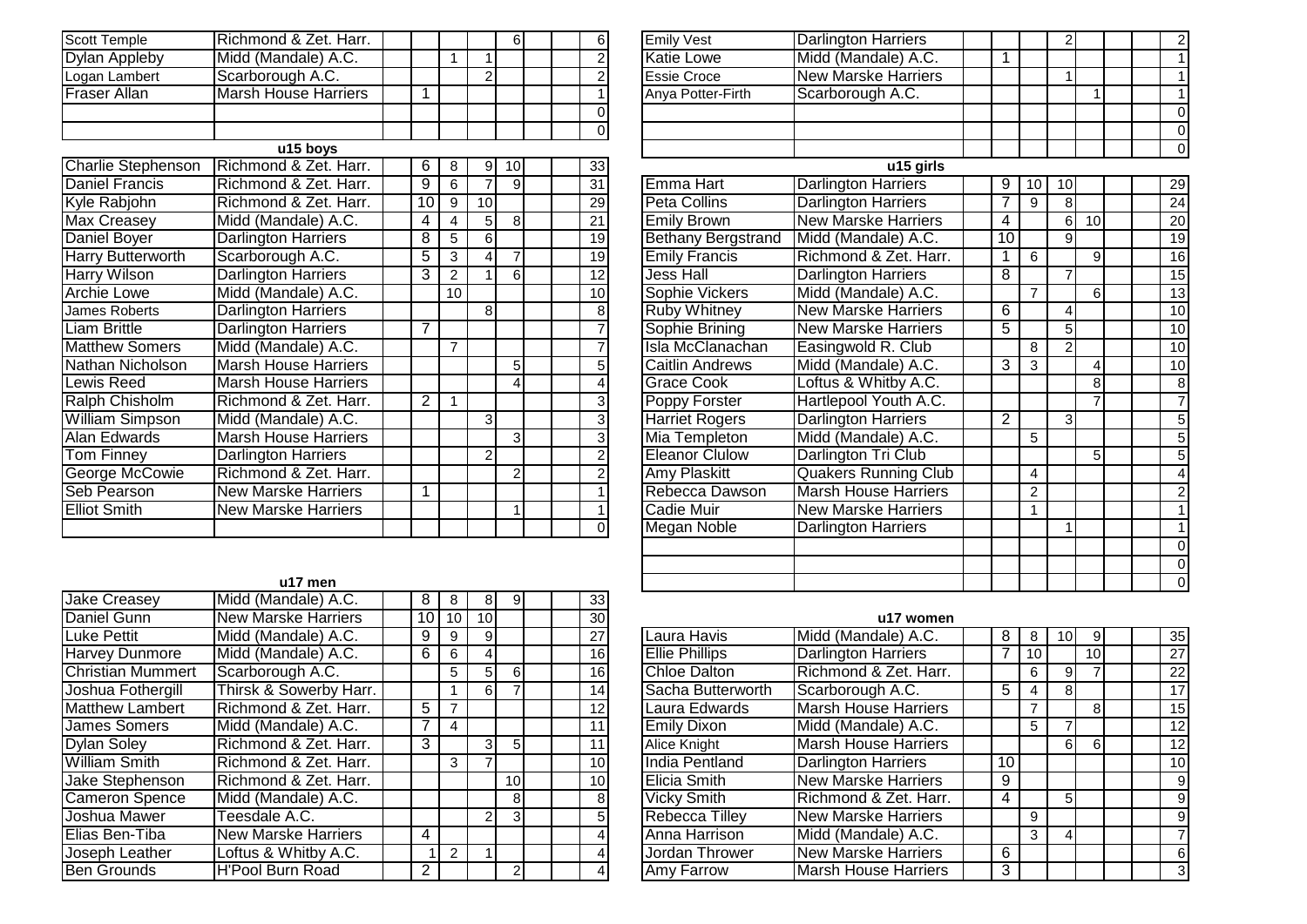| ISam Kettlewell | IRichmond & Zet. Harr. |  |  |  |  |
|-----------------|------------------------|--|--|--|--|
| Lewis Moore     | IRichmond & Zet. Harr. |  |  |  |  |
|                 |                        |  |  |  |  |
|                 |                        |  |  |  |  |

#### **u20 Men**

| <b>Matthew Bowman</b>     | <b>Marsh House Harriers</b>       | $\overline{8}$  | $\overline{7}$ | 8              | ۱g              |  | $\overline{32}$ |                                   | u20 womer                                |
|---------------------------|-----------------------------------|-----------------|----------------|----------------|-----------------|--|-----------------|-----------------------------------|------------------------------------------|
| <b>Reece Dalton</b>       | Richmond & Zet. Harr.             |                 | 10             | $\overline{9}$ | 10 <sup>1</sup> |  | $\overline{29}$ | Eli Barnbrook                     | <b>New Marske Harriers</b>               |
| <b>Ben Bergstrand</b>     | Midd (Mandale) A.C.               | 10              |                | 10             |                 |  | $\overline{20}$ | Laura Kirkham                     | Richmond & Zet. Harr.                    |
| <b>Harry Robson</b>       | Richmond & Zet. Harr.             | 5               | 6              |                | 7               |  | 18              |                                   | Maddie Mastrolonado Loftus & Whitby A.C. |
| <b>Bradley O'Donoghue</b> | <b>H'Pool Burn Road</b>           | 3               | $\overline{2}$ | 6              | $\sigma$        |  | 17              | Rebecca Mooney                    | <b>Marsh House Harriers</b>              |
| <b>Harry Potter</b>       | North York Moors A.C.             | 7               |                |                | 8 <sup>1</sup>  |  | 15              | Laura Jones                       | <b>H'Pool Burn Road</b>                  |
| <b>Aaron Dodds</b>        | <b>Marsh House Harriers</b>       | 4               | 3              | $\overline{7}$ |                 |  | 14              | Rebecca Aspin                     | <b>New Marske Harriers</b>               |
| Alex Hodgson              | <b>New Marske Harriers</b>        | 6               | 5              |                |                 |  | 11              |                                   |                                          |
| <b>Ben Lambert</b>        | <b>Darlington Harriers</b>        | 9               |                |                |                 |  | 9               |                                   |                                          |
| <b>Ben Palmer</b>         | Midd (Mandale) A.C.               |                 | 9              |                |                 |  | $\overline{9}$  |                                   |                                          |
| <b>Luke Hack</b>          | Richmond & Zet. Harr.             |                 | 8              |                |                 |  | $\overline{8}$  |                                   |                                          |
| <b>James Greer</b>        | Richmond & Zet. Harr.             |                 | 4              |                |                 |  | 4               |                                   |                                          |
|                           |                                   |                 |                |                |                 |  | $\overline{0}$  |                                   |                                          |
|                           |                                   |                 |                |                |                 |  | $\overline{0}$  |                                   |                                          |
|                           | <b>Sen Men</b>                    |                 |                |                |                 |  |                 |                                   |                                          |
| Greg Jayasuriya           | M'bro & Cleve Harriers            | 10 <sub>l</sub> | 10             | 10             | 10              |  | 40              |                                   |                                          |
| Michael Joyeux            | <b>Quakers Running Club</b>       | $\overline{9}$  | 9              | 9              |                 |  | $\overline{27}$ |                                   |                                          |
| <b>Chris Rumsey</b>       | <b>M'bro &amp; Cleve Harriers</b> | $\overline{6}$  | 6              | $\overline{5}$ | $\overline{9}$  |  | $\overline{26}$ |                                   | Sen womer                                |
| Rob Scott                 | Richmond & Zet. Harr.             |                 | $\overline{8}$ | $\overline{8}$ | $\overline{7}$  |  | 23              | Olivia Mulligan                   | Thirsk & Sowerby Harr                    |
| Paul Lowe                 | Darlington Harriers               | 7               | $\overline{7}$ | $\overline{7}$ |                 |  | 21              | Michelle Jane                     | Aycliffe Running Club                    |
| Scott Wardman             | Richmond & Zet. Harr.             | $\overline{5}$  | $\overline{4}$ | 4              | $6 \mid$        |  | 19              | Josephine Stone                   | Midd (Mandale) A.C.                      |
| <b>James Wilson</b>       | Loftus & Whitby A.C.              |                 | 5              | 6              | $\infty$        |  | $\overline{19}$ | Gemma Harcombe-H H'Pool Burn Road |                                          |
| <b>Adam Mitchell</b>      | <b>Darlington Harriers</b>        | $\overline{8}$  |                |                |                 |  | 8               | Jo Adams                          | Richmond & Zet. Harr.                    |
| James Wilkinson           | M'bro & Cleve Harriers            | $\overline{4}$  |                |                | 3               |  | $\overline{7}$  | <b>Kyah Hall</b>                  | Loftus & Whitby A.C.                     |
| Liam Aldridge             | <b>Marsh House Harriers</b>       |                 | 3              | 3              |                 |  | 6               | Sarah Roe                         | <b>Marsh House Harriers</b>              |
| <b>Richard Darling</b>    | <b>H'Pool Burn Road</b>           |                 |                | 1              | $\vert 4 \vert$ |  | $\overline{5}$  | <b>Lucy Thompson</b>              | M'bro & Cleve Harriers                   |
| <b>Chris Sleath</b>       | <b>Marsh House Harriers</b>       |                 |                |                | 5 <sup>1</sup>  |  | $\overline{5}$  | Kisca Wilson                      | Richmond & Zet. Harr.                    |
| lan Wilson                | <b>H'Pool Burn Road</b>           | 1               | $\mathbf{1}$   | $\overline{2}$ |                 |  | 4               | <b>Becky Mills</b>                | Scarborough A.C.                         |
| <b>Ryan Norman</b>        | M'bro & Cleve Harriers            | $\overline{3}$  |                |                |                 |  | $\overline{3}$  | <b>Katie Coulson</b>              | <b>New Marske Harriers</b>               |
| Paul McLean               | North York Moors A.C.             | $\overline{2}$  |                |                |                 |  | $\overline{2}$  | <b>Angharad Owen</b>              | Loftus & Whitby A.C.                     |
| Lloyd Ryan                | Stockton Striders A.C.            |                 | $\overline{2}$ |                |                 |  | $\overline{2}$  | Rebecca Howard                    | <b>Quakers Running Club</b>              |
| <b>Josh Abrook</b>        | North York Moors A.C.             |                 |                |                | $\overline{c}$  |  | $\overline{2}$  | Sarah Winter                      | Stockton Striders A.C.                   |
| <b>Aaron Keys</b>         | M'bro & Cleve Harriers            |                 |                |                | $\mathbf{1}$    |  |                 | <b>Sinead Croarkin</b>            | <b>Aycliffe Running Club</b>             |
|                           |                                   |                 |                |                |                 |  | $\Omega$        | Joanne Bamlett                    | North York Moors A.C.                    |
|                           |                                   |                 |                |                |                 |  | $\Omega$        | Louise Danby                      | <b>New Marske Harriers</b>               |
|                           |                                   |                 |                |                |                 |  | $\Omega$        | Rebbecca Butler                   | Darlington Harriers                      |
|                           |                                   |                 |                |                |                 |  |                 |                                   |                                          |

| 8  | 9               |  | 32 |                                          | u20 women                   |   |    |    |    |  |                 |
|----|-----------------|--|----|------------------------------------------|-----------------------------|---|----|----|----|--|-----------------|
| 9  | 10 <sup>1</sup> |  | 29 | Eli Barnbrook                            | <b>New Marske Harriers</b>  |   | 10 | 10 | 10 |  | 40              |
| O  |                 |  | 20 | Laura Kirkham                            | Richmond & Zet. Harr.       | 9 | 8  | 9  | 9  |  | 35 <sub>l</sub> |
|    |                 |  | 18 | Maddie Mastrolonado Loftus & Whitby A.C. |                             |   | 9  |    |    |  | 9               |
| 61 | 6               |  | 17 | Rebecca Mooney                           | <b>Marsh House Harriers</b> | 8 |    |    |    |  | 8               |
|    | 8               |  | 15 | Laura Jones                              | <b>H'Pool Burn Road</b>     |   |    |    | 8  |  | 8               |
|    |                 |  | 14 | Rebecca Aspin                            | <b>New Marske Harriers</b>  |   | 7  |    |    |  |                 |
|    |                 |  | 11 |                                          |                             |   |    |    |    |  |                 |
|    |                 |  | 9  |                                          |                             |   |    |    |    |  |                 |
|    |                 |  | 9  |                                          |                             |   |    |    |    |  | $\Omega$        |
|    |                 |  | 8  |                                          |                             |   |    |    |    |  | 0               |
|    |                 |  | 4  |                                          |                             |   |    |    |    |  |                 |
|    |                 |  | 0  |                                          |                             |   |    |    |    |  |                 |
|    |                 |  | 0  |                                          |                             |   |    |    |    |  | 0               |

#### **Sen women**

| 8 |                |  | 23             | Olivia Mulligan                  | Thirsk & Sowerby Harr.       | 9              | 9  |                | 9              |  | 27              |
|---|----------------|--|----------------|----------------------------------|------------------------------|----------------|----|----------------|----------------|--|-----------------|
|   |                |  | 21             | Michelle Jane                    | <b>Aycliffe Running Club</b> | 7              |    | 7              | 8              |  | $\overline{22}$ |
|   | 6 <sup>1</sup> |  | 19             | Josephine Stone                  | Midd (Mandale) A.C.          | 10             |    | 10             |                |  | $\overline{20}$ |
|   | 8 <sup>1</sup> |  | 19             | Gemma Harcombe-HH'Pool Burn Road |                              | 6              |    | 6              | 7              |  | 19              |
|   |                |  | 8              | Jo Adams                         | Richmond & Zet. Harr.        |                |    | 9              | 10             |  | 19              |
|   | $\overline{3}$ |  | 7              | Kyah Hall                        | Loftus & Whitby A.C.         | 3              | 6  | 5              |                |  | 14              |
| 3 |                |  | 6              | Sarah Roe                        | <b>Marsh House Harriers</b>  |                | 5  | 4              | 4              |  | 13              |
|   | 4              |  | 5 <sup>1</sup> | <b>Lucy Thompson</b>             | M'bro & Cleve Harriers       | 8              |    |                | 5              |  | 13              |
|   | 5              |  | 5              | Kisca Wilson                     | Richmond & Zet. Harr.        | $\overline{2}$ | 4  | $\overline{2}$ | 3              |  | 11              |
|   |                |  | 4              | <b>Becky Mills</b>               | Scarborough A.C.             |                | 10 |                |                |  | 10              |
|   |                |  | 3              | <b>Katie Coulson</b>             | <b>New Marske Harriers</b>   |                | 8  |                |                |  | 8               |
|   |                |  | 2              | Angharad Owen                    | Loftus & Whitby A.C.         |                |    | 8              |                |  | 8               |
|   |                |  | 2              | Rebecca Howard                   | <b>Quakers Running Club</b>  |                | 7  |                |                |  |                 |
|   | $\overline{2}$ |  | 2              | Sarah Winter                     | Stockton Striders A.C.       |                |    |                | 6 <sup>1</sup> |  | 6               |
|   |                |  |                | Sinead Croarkin                  | <b>Aycliffe Running Club</b> | 5              |    |                |                |  | 5               |
|   |                |  | 0              | Joanne Bamlett                   | North York Moors A.C.        | 4              |    |                |                |  |                 |
|   |                |  | 0              | Louise Danby                     | <b>New Marske Harriers</b>   | 1              | 3  |                |                |  | 4               |
|   |                |  | 0              | Rebbecca Butler                  | Darlington Harriers          |                |    | 3              |                |  | 3               |
|   |                |  | 0              | Sarah Guy                        | <b>Darlington Harriers</b>   |                |    |                | 2              |  | 3               |
|   |                |  | 0              | Paula Roberts                    | <b>Darlington Harriers</b>   |                |    |                |                |  |                 |
|   |                |  | $\Omega$       |                                  |                              |                |    |                |                |  | $\mathbf 0$     |
|   |                |  | $\overline{0}$ |                                  |                              |                |    |                |                |  | $\Omega$        |
|   |                |  |                |                                  | Vet 35 Women                 |                |    |                |                |  |                 |

**Vet 40 Men**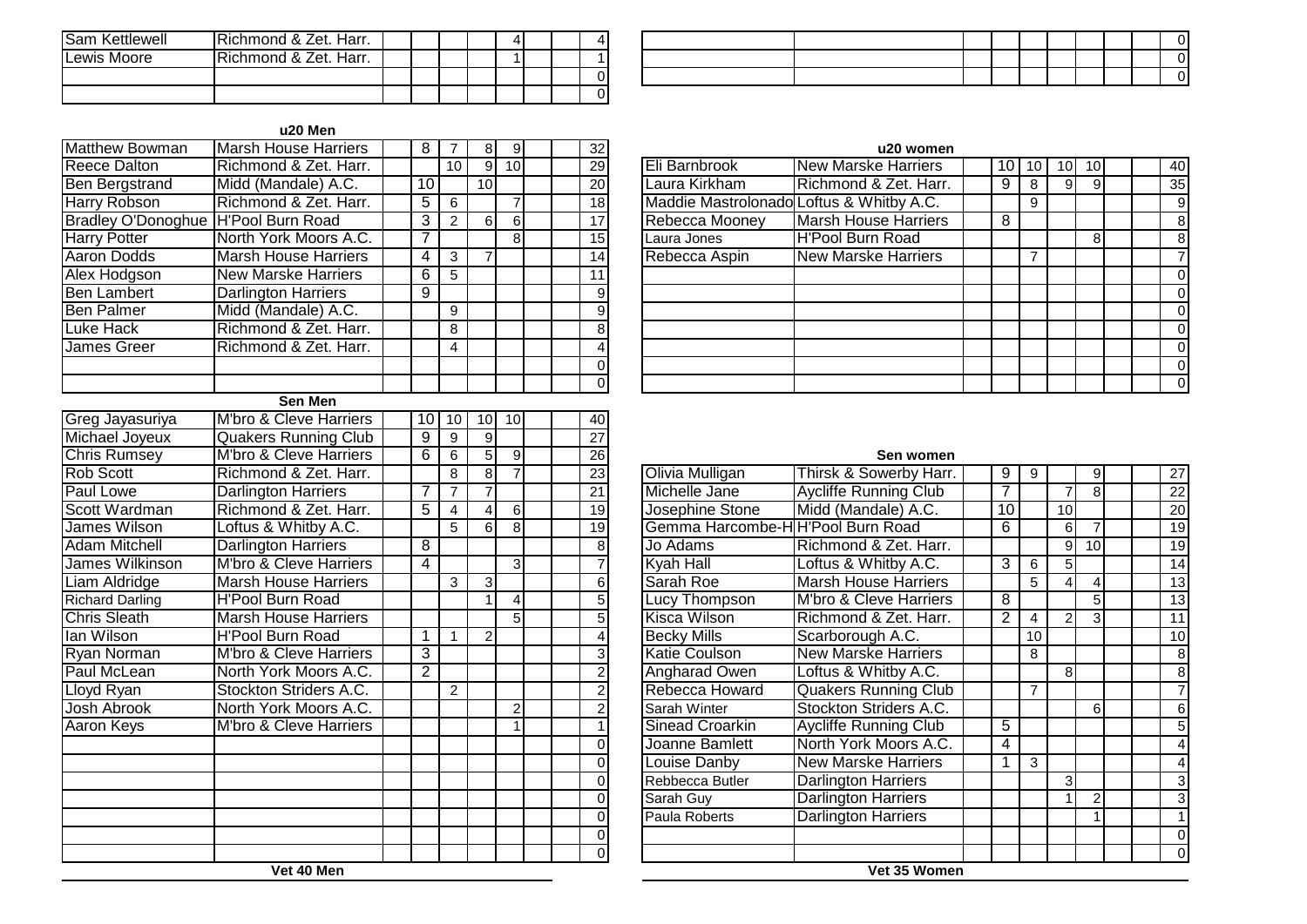| Colin Taylor           | Darlington Harriers        | 7               | 10             | 10             | 10             |  | 37              |
|------------------------|----------------------------|-----------------|----------------|----------------|----------------|--|-----------------|
| <b>Paul Wilson</b>     | <b>H'Pool Burn Road</b>    | $\overline{10}$ | 9              | 9              |                |  | $\overline{28}$ |
| <b>Paul Brown</b>      | <b>New Marske Harriers</b> | 9               |                | 8              | $\overline{8}$ |  | 25              |
| Carl Jones             | Richmond & Zet. Harr.      | 4               |                | 6              | $\overline{7}$ |  | $\overline{17}$ |
| Lee Davies             | Richmond & Zet. Harr.      | 6               |                |                | 9              |  | 15              |
| <b>Steve Middleton</b> | Richmond & Zet. Harr.      |                 | 8              |                | $\overline{6}$ |  | $\overline{14}$ |
| Paul McGough           | North York Moors A.C.      | $\overline{3}$  |                | 3              | 5              |  | 11              |
| Simon Clements         | <b>New Marske Harriers</b> | 5               |                | 1              | 4              |  | 10              |
| <b>Julian Simpson</b>  | Richmond & Zet. Harr.      |                 | $\overline{7}$ | $\overline{2}$ |                |  | 9               |
| <b>Andrew Minister</b> | <b>H'Pool Burn Road</b>    | 8               |                |                |                |  | $\overline{8}$  |
| Jonathan Skidmore      | North York Moors A.C.      |                 |                | $\overline{7}$ |                |  | $\overline{7}$  |
| <b>Steve Hardy</b>     | Loftus & Whitby A.C.       |                 | 6              |                | 1              |  | $\overline{7}$  |
| <b>Adam Poole</b>      | M'bro & Cleve Harriers     |                 | 5              |                | $\overline{2}$ |  | 7               |
| <b>Tony Holland</b>    | North York Moors A.C.      | 2               |                | 4              |                |  | $\overline{6}$  |
| Lee Kitching           | <b>H'Pool Burn Road</b>    |                 |                | 5              |                |  | 5               |
| <b>Chris Williams</b>  | <b>H'Pool Burn Road</b>    |                 | 4              |                |                |  | $\overline{4}$  |
| <b>Paul Garrens</b>    | M'bro & Cleve Harriers     |                 | 3              |                |                |  | $rac{3}{3}$     |
| <b>Brian Casson</b>    | M'bro & Cleve Harriers     |                 |                |                | 3              |  |                 |
| <b>Glenn Christie</b>  | Darlington Tri Club        |                 | 2              |                |                |  | $\overline{2}$  |
| Darren Armstrong       | <b>H'Pool Burn Road</b>    | 1               |                |                |                |  | $\overline{1}$  |
| <b>Chris Foster</b>    | Loftus & Whitby A.C.       |                 | 1              |                |                |  | $\overline{1}$  |
|                        |                            |                 |                |                |                |  | 0               |
|                        |                            |                 |                |                |                |  | $\overline{0}$  |
|                        |                            |                 |                |                |                |  | $\overline{0}$  |
|                        |                            |                 |                |                |                |  | $\mathbf 0$     |
|                        |                            |                 |                |                |                |  | $\overline{0}$  |
|                        |                            |                 |                |                |                |  | $\Omega$        |

|                         | Vet 45 Men                  |                |    |    |                 |  |                 | Rebecca Simpson                         | Richmond & Zet. Har          |
|-------------------------|-----------------------------|----------------|----|----|-----------------|--|-----------------|-----------------------------------------|------------------------------|
| Paul Lowe               | North York Moors A.C.       | 10 I           | 10 | 10 |                 |  | 30              | Michaela Welham                         | Loftus & Whitby A.C.         |
| <b>Phil Utley</b>       | North York Moors A.C.       | 6              |    | 9  | 8               |  | 30 <sub>l</sub> | Lucy Armstrong                          | Darlington Tri Club          |
| <b>Ken Harker</b>       | Richmond & Zet. Harr.       | 5              |    | 8  | 9               |  | 22              | Sue Dick                                | Loftus & Whitby A.C.         |
| <b>Chris Jefferies</b>  | <b>Marsh House Harriers</b> | 4              | 5  | 6  | 51              |  | 20              | Joanna Casson                           | M'bro & Cleve Harrie         |
| Vaughan Godber          | <b>H'Pool Burn Road</b>     |                | 9  |    | 10 <sup>1</sup> |  | 19              | Anna Hardy                              | <b>Quakers Running Cli</b>   |
| <b>Gary Grounds</b>     | <b>H'Pool Burn Road</b>     | 8              | 8  |    |                 |  | 16              | Michelle Zamir                          | <b>Aycliffe Running Club</b> |
| <b>Marc Ellis</b>       | <b>Quakers Running Club</b> |                | 6  |    |                 |  | 13              | <b>Bernadette Caygill</b>               | <b>Darlington Harriers</b>   |
| <b>Paul Helliwell</b>   | <b>Darlington Harriers</b>  |                | 4  |    |                 |  | 12              | <b>Lucy Goundry</b>                     | Richmond & Zet. Har          |
| <b>Tony Lambert</b>     | Richmond & Zet. Harr.       | 9              |    |    |                 |  |                 | <b>Catherine McShane</b>                | North York Moors A.          |
| Simon Rogers            | <b>Darlington Harriers</b>  |                |    | 2  | 6               |  | 9               | <b>Charlotte Wilton</b>                 | Thirsk & Sowerby Ha          |
| <b>Andrew Pearson</b>   | <b>New Marske Harriers</b>  |                |    |    |                 |  |                 | Catherine Howell-Wal Easingwold R. Club |                              |
| Kevin Patterson         | <b>Marsh House Harriers</b> | 3              |    | 4  |                 |  |                 | <b>Kelly Grady</b>                      | Darlington Tri Club          |
| Neil King               | Easingwold R. Club          |                |    | 31 |                 |  |                 | Amanda Waller                           | Darlington Harriers          |
| <b>Steven Wilkinson</b> | <b>Darlington Harriers</b>  | $\overline{2}$ | 2  |    |                 |  | 6               | Sarah Gunn                              | <b>New Marske Harriers</b>   |
| <b>IDarren Bell</b>     | Loftus & Whitby A.C.        |                |    | 5  |                 |  |                 | Angela Lawlor                           | <b>H'Pool Burn Road</b>      |
| David McKenna           | <b>Darlington Harriers</b>  |                |    |    | 31              |  | 3               | Annemarie Wilson                        | North York Moors A.          |
| David Tomlinson         | <b>Darlington Harriers</b>  |                | 3  |    |                 |  | 3               | Petra Eriksson                          | North York Moors A.          |
| Leigh Owbridge          | <b>H'Pool Burn Road</b>     |                |    |    |                 |  |                 | <b>Clair Minton</b>                     | <b>H'Pool Burn Road</b>      |

| 7                       | 10 | 10 <sup>1</sup> | 10 <sup>1</sup> |  | 37 | <b>Cheryl Laycock</b>  | <b>H'Pool Burn Road</b>     | 10             | 10             | 8               | 8              |  | 36                      |
|-------------------------|----|-----------------|-----------------|--|----|------------------------|-----------------------------|----------------|----------------|-----------------|----------------|--|-------------------------|
| 0                       | 9  | 9               |                 |  | 28 | <b>Marie Murtagh</b>   | Easingwold R. Club          | 8              | 9              | 7               | 9              |  | 33                      |
| 9                       |    | 8               | 8 <sup>1</sup>  |  | 25 | Jo Stewart             | Darlington Tri Club         | 9              | 8              | 5 <sup>1</sup>  |                |  | 22                      |
| 4                       |    | 6               | 7               |  | 17 | Lucia Minto            | <b>Quakers Running Club</b> | 6              | 6              |                 | 7              |  | 19                      |
| $\overline{6}$          |    |                 | 9               |  | 15 | Rosie Dawson           | <b>Marsh House Harriers</b> |                |                | 6               |                |  | 13                      |
|                         | 8  |                 | 6               |  | 14 | <b>Kerry Welch</b>     | <b>New Marske Harriers</b>  | 3              | 3              | 2               | 5              |  | 13                      |
| $\overline{\mathbf{3}}$ |    | $\overline{3}$  | 5               |  | 11 | Shona Fletcher         | Richmond & Zet. Harr.       |                |                | 10 <sup>1</sup> |                |  | 10                      |
| $\overline{5}$          |    |                 | 4               |  | 10 | Tara Oxley             | Stockton Striders A.C.      |                | 4              |                 | 6              |  | 10                      |
|                         | 7  | 2               |                 |  | 9  | Natalie Curgennen      | <b>Darlington Harriers</b>  |                |                |                 | 10             |  | 10                      |
| 8                       |    |                 |                 |  | 8  | Zoe Ruston             | Scarborough A.C.            |                | 5              | 4               |                |  | $\boldsymbol{9}$        |
|                         |    |                 |                 |  |    | Louise Talman          | <b>Darlington Harriers</b>  |                |                | 9               |                |  | $\overline{9}$          |
|                         | 6  |                 | 1 <sub>1</sub>  |  |    | Liz Simpson            | Stockton Striders A.C.      | 7              |                |                 |                |  | $\overline{7}$          |
|                         | 5  |                 | 2               |  |    | Julia Coleby           | Stockton Striders A.C.      | 4              |                |                 |                |  | 6                       |
|                         |    | 4               |                 |  | 6  | <b>Christine Bruce</b> | <b>H'Pool Burn Road</b>     | 5              |                |                 |                |  | 5                       |
|                         |    | 5               |                 |  | 5  | Lisa Reeve             | <b>Quakers Running Club</b> |                |                |                 | 4              |  | 4                       |
|                         | 4  |                 |                 |  |    | <b>Helen Simmons</b>   | North York Moors A.C.       |                |                | 3               |                |  | 3                       |
|                         | 3  |                 |                 |  | 3  | <b>Becky Wright</b>    | <b>Marsh House Harriers</b> |                |                |                 | 3              |  | 3                       |
|                         |    |                 | $\vert$ 3       |  | 3  | <b>Kelly Turnbull</b>  | <b>H'Pool Burn Road</b>     | $\overline{2}$ |                |                 |                |  | $\overline{2}$          |
|                         | 2  |                 |                 |  | 2  | Michelle O'Grady       | <b>New Marske Harriers</b>  |                | $\overline{2}$ |                 |                |  | $\overline{2}$          |
|                         |    |                 |                 |  |    | Liz Stephenson         | Thirsk & Sowerby Harr.      |                |                |                 | $\overline{2}$ |  | $\overline{\mathbf{c}}$ |
|                         |    |                 |                 |  |    | Emma Watson            | <b>H'Pool Burn Road</b>     |                |                |                 |                |  | $\overline{1}$          |
|                         |    |                 |                 |  |    |                        |                             |                |                |                 |                |  | 0                       |
|                         |    |                 |                 |  |    |                        |                             |                |                |                 |                |  |                         |

### **Vet 40 Women**

|                |                |                 |  | $\Omega$        |                                                 |                              |                |                |                 |                 |  |                         |
|----------------|----------------|-----------------|--|-----------------|-------------------------------------------------|------------------------------|----------------|----------------|-----------------|-----------------|--|-------------------------|
|                |                |                 |  | 0               |                                                 |                              |                |                |                 |                 |  |                         |
|                |                |                 |  | 0               |                                                 |                              |                |                |                 |                 |  |                         |
|                |                |                 |  | $\Omega$        |                                                 | Vet 40 Women                 |                |                |                 |                 |  |                         |
|                |                |                 |  | $\Omega$        | Sharon Bulman                                   | <b>New Marske Harriers</b>   | 10             | 10             | 10 <sup>1</sup> | 10 <sup>1</sup> |  | 40                      |
|                |                |                 |  |                 | <b>Charlotte Stonehouse New Marske Harriers</b> |                              | 6              | 8              | $\overline{4}$  | 9               |  | $\overline{27}$         |
|                |                |                 |  |                 | Rebecca Simpson                                 | Richmond & Zet. Harr.        | 9              |                | 8 <sup>1</sup>  |                 |  | 17                      |
| 10             | 10             |                 |  | 30 <sub>1</sub> | Michaela Welham                                 | Loftus & Whitby A.C.         |                | 9              | 5               |                 |  | 14                      |
| $\overline{7}$ | 9              | 8 <sup>1</sup>  |  | 30              | Lucy Armstrong                                  | Darlington Tri Club          | 4              | 6              | 3               |                 |  | 13                      |
|                | 8 <sup>1</sup> | $\overline{9}$  |  | 22              | Sue Dick                                        | Loftus & Whitby A.C.         | 5              | $\overline{7}$ |                 |                 |  | 12                      |
| 5              | 6              | $\overline{5}$  |  | 20              | Joanna Casson                                   | M'bro & Cleve Harriers       |                | 4              | 1               | 7               |  | 12                      |
| $\overline{9}$ |                | 10 <sup>1</sup> |  | 19              | Anna Hardy                                      | <b>Quakers Running Club</b>  |                | 3              |                 | 8               |  | 11                      |
| $\frac{1}{8}$  |                |                 |  | 16              | Michelle Zamir                                  | <b>Aycliffe Running Club</b> | 8              |                | 2               |                 |  | 10                      |
| $\frac{1}{6}$  |                |                 |  | $\overline{13}$ | <b>Bernadette Caygill</b>                       | <b>Darlington Harriers</b>   |                |                | 9               |                 |  | $\overline{9}$          |
| 4              |                | $\overline{7}$  |  | 12              | <b>Lucy Goundry</b>                             | Richmond & Zet. Harr.        | 7              |                |                 |                 |  | $\overline{7}$          |
|                |                |                 |  | $\overline{9}$  | <b>Catherine McShane</b>                        | North York Moors A.C.        |                |                | 7               |                 |  | $\overline{7}$          |
|                | $\overline{2}$ | $6 \mid$        |  | $\overline{9}$  | <b>Charlotte Wilton</b>                         | Thirsk & Sowerby Harr.       |                |                | 6               |                 |  | $\,6$                   |
|                |                |                 |  | $\overline{7}$  | Catherine Howell-Wal Easingwold R. Club         |                              |                |                |                 | $6 \mid$        |  | $\,6$                   |
|                | 4              |                 |  | 7               | <b>Kelly Grady</b>                              | Darlington Tri Club          | 3              | 2              |                 |                 |  | $\overline{5}$          |
|                | 3              | $\vert$         |  | 7               | Amanda Waller                                   | <b>Darlington Harriers</b>   |                | 5              |                 |                 |  | $\overline{5}$          |
| 2              |                | $\overline{c}$  |  | 6               | Sarah Gunn                                      | <b>New Marske Harriers</b>   |                |                |                 | 5               |  | $\overline{5}$          |
|                | 5 <sup>5</sup> |                 |  | $\overline{5}$  | Angela Lawlor                                   | <b>H'Pool Burn Road</b>      |                |                |                 | 4               |  | $\overline{\mathbf{4}}$ |
|                |                | $\overline{3}$  |  | $\overline{3}$  | Annemarie Wilson                                | North York Moors A.C.        |                |                |                 | 3               |  | $\overline{3}$          |
| 3              |                |                 |  | $\overline{3}$  | Petra Eriksson                                  | North York Moors A.C.        | $\overline{2}$ |                |                 |                 |  | $\overline{2}$          |
| $\overline{1}$ |                | 1 <sup>1</sup>  |  | $\overline{2}$  | <b>Clair Minton</b>                             | <b>H'Pool Burn Road</b>      |                |                |                 | $\overline{2}$  |  | $\overline{2}$          |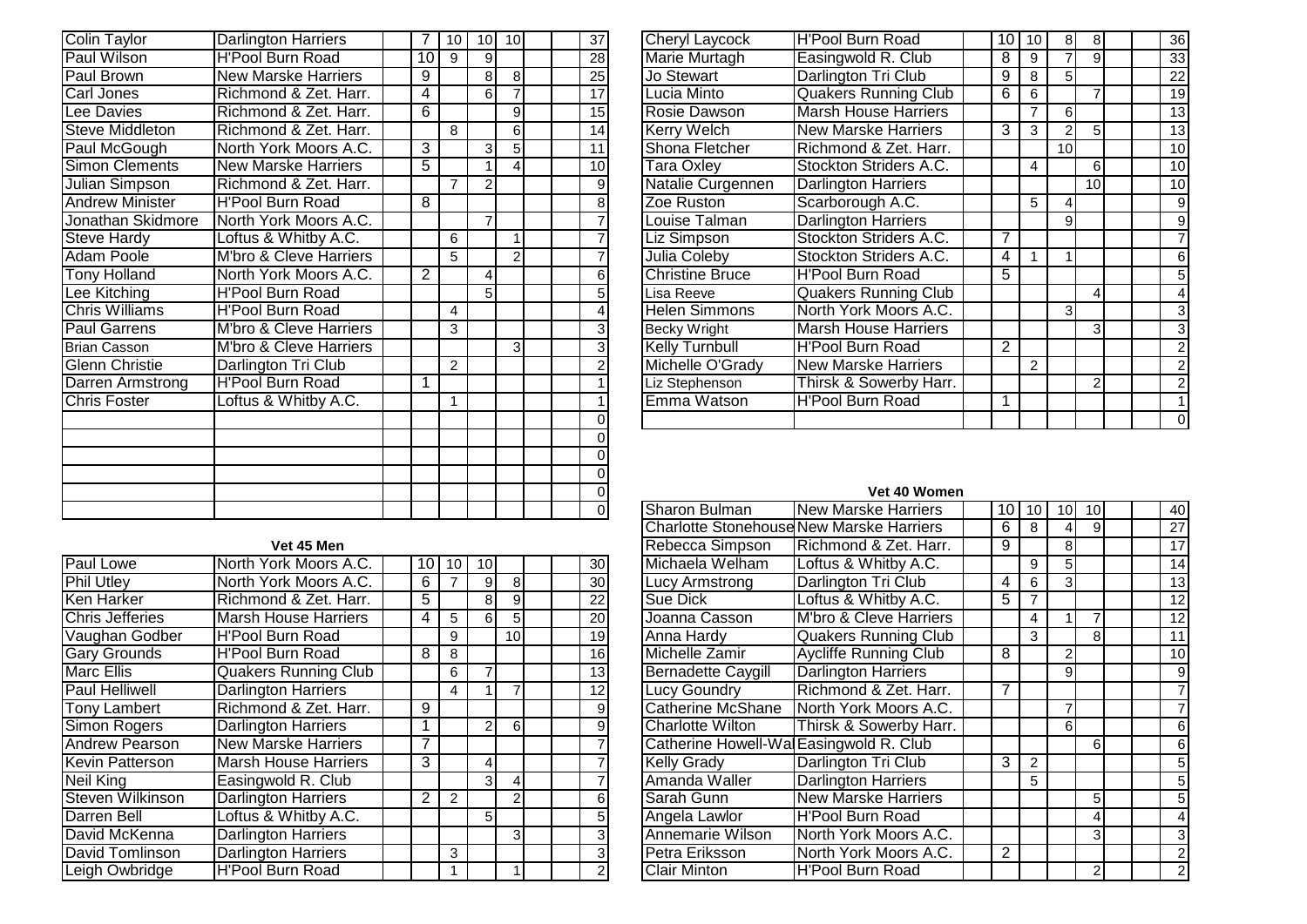|                         |                                   |                |                         |                |                  |  | $\vert 0 \vert$         |
|-------------------------|-----------------------------------|----------------|-------------------------|----------------|------------------|--|-------------------------|
|                         |                                   |                |                         |                |                  |  | 0                       |
|                         |                                   |                |                         |                |                  |  | 0                       |
|                         |                                   |                |                         |                |                  |  | $\overline{0}$          |
|                         |                                   |                |                         |                |                  |  | $\overline{0}$          |
|                         |                                   |                |                         |                |                  |  | $\overline{0}$          |
|                         |                                   |                |                         |                |                  |  | $\overline{0}$          |
|                         |                                   |                |                         |                |                  |  | $\overline{0}$          |
|                         |                                   |                |                         |                |                  |  | $\overline{0}$          |
|                         |                                   |                |                         |                |                  |  | $\overline{0}$          |
|                         |                                   |                |                         |                |                  |  | $\overline{0}$          |
|                         |                                   |                |                         |                |                  |  | $\overline{0}$          |
|                         |                                   |                |                         |                |                  |  | $\overline{0}$          |
|                         |                                   |                |                         |                |                  |  | $\overline{0}$          |
|                         |                                   |                |                         |                |                  |  | $\overline{0}$          |
|                         |                                   |                |                         |                |                  |  |                         |
|                         |                                   |                |                         |                |                  |  | $\overline{0}$          |
|                         |                                   |                |                         |                |                  |  | $\Omega$                |
|                         |                                   |                |                         |                |                  |  |                         |
|                         |                                   |                |                         |                |                  |  |                         |
|                         |                                   |                |                         |                |                  |  |                         |
|                         | Vet 50 Men                        |                |                         |                |                  |  |                         |
| <b>Clive Thornton</b>   | <b>New Marske Harriers</b>        | 9              | 9                       | 10             | 10               |  | 38                      |
| <b>Victor Brudenell</b> | <b>H'Pool Burn Road</b>           | 10             | 10                      | 9              | $\overline{7}$   |  | 36                      |
| Dave Watkins            | North York Moors A.C.             | 7              | 8                       | 5              | $\boldsymbol{9}$ |  | 29                      |
| <b>Paul Thwaites</b>    | North York Moors A.C.             | 8              | 5                       | $\overline{7}$ | $\overline{3}$   |  | $\overline{23}$         |
| <b>David Hughes</b>     | North York Moors A.C.             | 5              | $\overline{4}$          | $\overline{8}$ | $\overline{6}$   |  | 23                      |
| <b>Gary Dack</b>        | <b>Marsh House Harriers</b>       | 4              | 6                       | $\overline{6}$ | $\overline{4}$   |  | 20                      |
| <b>Jeff Miller</b>      | <b>Darlington Harriers</b>        | $\overline{6}$ | $\overline{7}$          | 4              | $\overline{2}$   |  | 19                      |
| <b>Stephen Loseby</b>   | Easingwold R. Club                | 3              | 3                       | 3              |                  |  | 9                       |
| <b>Tony Oliver</b>      | <b>H'Pool Burn Road</b>           |                |                         |                | 8                |  | $\overline{8}$          |
| <b>Mark Whiteman</b>    | Easingwold R. Club                |                |                         |                | 5                |  | 5                       |
| <b>Peter Riley</b>      | M'bro & Cleve Harriers            | $\overline{2}$ |                         |                |                  |  | $\overline{2}$          |
| <b>Adrian Colbourne</b> | <b>Quakers Running Club</b>       |                | $\overline{2}$          |                |                  |  | $\overline{c}$          |
| <b>Joe Blackett</b>     | North York Moors A.C.             |                |                         | $\overline{2}$ |                  |  | $\overline{\mathbf{c}}$ |
| lan Hague               | <b>New Marske Harriers</b>        | 1              |                         |                |                  |  | $\overline{1}$          |
| <b>Andrew Marshall</b>  | Loftus & Whitby A.C.              |                | 1                       |                |                  |  | $\overline{1}$          |
| <b>Richard Hambly</b>   | <b>H'Pool Burn Road</b>           |                |                         | 1              |                  |  | $\mathbf 1$             |
| <b>Mick Stafford</b>    | <b>H'Pool Burn Road</b>           |                |                         |                | 1                |  | $\mathbf 1$             |
|                         |                                   |                |                         |                |                  |  | 0                       |
|                         | Vet 55 Men                        |                |                         |                |                  |  |                         |
| John Hunter             | Loftus & Whitby A.C.              | 10             | 10                      | 10             | 10               |  | 40                      |
| <b>Peter Milburn</b>    | <b>Aycliffe Running Club</b>      | 6              | 9                       | 8              | 8 <sup>1</sup>   |  | 31                      |
| Gordon Baird            | <b>M'bro &amp; Cleve Harriers</b> | 8              | 8                       | $\overline{7}$ | $\overline{7}$   |  | 30                      |
| <b>Phil Teece</b>       | <b>Darlington Harriers</b>        | $\overline{9}$ |                         |                |                  |  |                         |
|                         |                                   | 7              |                         | 9              | $\overline{9}$   |  | 27                      |
| <b>Brian Laverick</b>   | North York Moors A.C.             |                | 6                       | $\overline{6}$ | $\overline{6}$   |  | 25                      |
| <b>Nigel Barnbrook</b>  | M'bro & Cleve Harriers            | $\overline{5}$ | $\overline{7}$          | 5              |                  |  | 17                      |
| <b>Gary Beard</b>       | Loftus & Whitby A.C.              | $\overline{3}$ | $\overline{\mathbf{4}}$ |                | $\vert 4 \vert$  |  | 11                      |

|                                                                       |                         | 0               | Helen Clyde               | Darlington Tri Club                       | 1               | 1              |                |                 |  | $\mathbf{2}$    |
|-----------------------------------------------------------------------|-------------------------|-----------------|---------------------------|-------------------------------------------|-----------------|----------------|----------------|-----------------|--|-----------------|
|                                                                       |                         | 0               |                           |                                           |                 |                |                |                 |  | $\mathbf 0$     |
|                                                                       |                         | 0               |                           | Vet 45 Women                              |                 |                |                |                 |  |                 |
|                                                                       |                         | 0               | <b>Hester Butterworth</b> | Scarborough A.C.                          | 9               | 9              | 9              | 10              |  | 37              |
|                                                                       |                         | 0               | Nicola Kent               | Loftus & Whitby A.C.                      | $\overline{10}$ | 10             | 10             |                 |  | $\overline{30}$ |
|                                                                       |                         | 0               | Patricia Speedie          | <b>New Marske Harriers</b>                | 7               | 5              | 6              | 7               |  | $\overline{25}$ |
|                                                                       |                         | 0               | Louise Trainor            | <b>Quakers Running Club</b>               |                 | $\overline{8}$ | $\overline{7}$ | $\overline{9}$  |  | $\overline{24}$ |
|                                                                       |                         | 0               | Lisa Bennett              | <b>New Marske Harriers</b>                | 8               | $\overline{7}$ | 8              |                 |  | $\overline{23}$ |
|                                                                       |                         | $\mathbf 0$     |                           | Stephanie Stephenso Richmond & Zet. Harr. |                 | $\overline{6}$ | $\overline{4}$ | $\overline{8}$  |  | 18              |
|                                                                       |                         | 0               | Sharon Stephenson         | <b>H'Pool Burn Road</b>                   | $\overline{6}$  | $\overline{4}$ | $\overline{5}$ |                 |  | 15              |
|                                                                       |                         | 0               | Diane Jones               | <b>Darlington Harriers</b>                | $\overline{5}$  | $\overline{2}$ | $\overline{3}$ | 4               |  | 14              |
|                                                                       |                         | 0               | <b>Lesley Strikland</b>   | <b>H'Pool Burn Road</b>                   | $\overline{4}$  | $\overline{1}$ |                | $\overline{6}$  |  | 11              |
|                                                                       |                         | 0               | <b>Lesley Miller</b>      | <b>Darlington Harriers</b>                | $\overline{3}$  |                |                | $\overline{2}$  |  | $\overline{5}$  |
|                                                                       |                         | 0               | <b>Janet Stainsby</b>     | M'bro & Cleve Harriers                    |                 |                |                | $\overline{5}$  |  | $\overline{5}$  |
|                                                                       |                         | 0               | Anne Houchen              | <b>New Marske Harriers</b>                | 1               |                | $\overline{2}$ |                 |  |                 |
|                                                                       |                         | $\mathbf 0$     | <b>Julie Russell</b>      | <b>Quakers Running Club</b>               |                 | $\overline{3}$ |                |                 |  | $\frac{3}{3}$   |
|                                                                       |                         | $\overline{0}$  | Nicola Buckett            | Richmond & Zet. Harr.                     |                 |                |                | $\overline{3}$  |  |                 |
|                                                                       |                         |                 | Fiona Wilson              | Richmond & Zet. Harr.                     | $\overline{2}$  |                |                |                 |  | $\overline{2}$  |
|                                                                       |                         |                 | Victoria Fawcett          | <b>H'Pool Burn Road</b>                   |                 |                | 1              | 1               |  | $\overline{2}$  |
|                                                                       |                         |                 |                           |                                           |                 |                |                |                 |  | $\overline{0}$  |
|                                                                       |                         |                 |                           |                                           |                 |                |                |                 |  | $\mathbf 0$     |
| $\overline{0}$                                                        | 10                      | 38              |                           | Vet 50 Women                              |                 |                |                |                 |  |                 |
| $\frac{9}{5}$ $\frac{5}{7}$ $\frac{8}{6}$ $\frac{6}{4}$ $\frac{4}{3}$ | $\overline{7}$          | 36              | Linda Noble               | <b>Darlington Harriers</b>                | 9               | 9              | 10             | 9               |  | 37              |
|                                                                       | $\overline{9}$          | $\overline{29}$ | Kath Aspin                | <b>New Marske Harriers</b>                | $\overline{10}$ | 10             |                | $\overline{10}$ |  | 30 <sup>°</sup> |
|                                                                       | $\overline{3}$          | $\overline{23}$ | <b>Pauline Whittaker</b>  | Richmond & Zet. Harr.                     | 6               | $\overline{7}$ | 8              | 6               |  | $\overline{27}$ |
|                                                                       | 6                       | $\overline{23}$ | Jacqueline Keavney        | Richmond & Zet. Harr.                     | $\overline{8}$  | $\overline{8}$ |                | $\overline{8}$  |  | $\overline{24}$ |
|                                                                       | $\overline{4}$          | $\overline{20}$ | <b>Pauline Brown</b>      | <b>Darlington Harriers</b>                | 7               |                | $\overline{9}$ | $\overline{7}$  |  | $\overline{23}$ |
|                                                                       | $\overline{2}$          | 19              | <b>Cary Surtees</b>       | <b>H'Pool Burn Road</b>                   | 3               | $\overline{5}$ | $\overline{7}$ | $\overline{5}$  |  | $\overline{20}$ |
|                                                                       |                         | $\overline{9}$  | Michelle McTaggert        | Darlington Tri Club                       | $\overline{5}$  | $\overline{6}$ | $\overline{6}$ |                 |  | 17              |
|                                                                       | $\overline{8}$          | $\overline{8}$  | <b>Louise Worsey</b>      | <b>New Marske Harriers</b>                | 1               | $\overline{4}$ | $\overline{5}$ | 4               |  | 14              |
|                                                                       | $\overline{5}$          | 5               | Susan McClanachan         | Easingwold R. Club                        |                 | $\overline{3}$ | 4              |                 |  | $\overline{7}$  |
|                                                                       |                         | $\overline{2}$  | <b>Sue New</b>            | <b>Quakers Running Club</b>               |                 | $\overline{2}$ | 3              |                 |  | $\overline{5}$  |
|                                                                       |                         | $\overline{2}$  | Sam Dixon                 | <b>H'Pool Burn Road</b>                   | $\overline{4}$  |                |                |                 |  | $\overline{4}$  |
|                                                                       |                         | $\overline{2}$  | Linda McNamee             | <b>Aycliffe Running Club</b>              |                 |                |                | $\overline{3}$  |  | $\overline{3}$  |
|                                                                       |                         | 1               | Jan Naisbitt              | <b>H'Pool Burn Road</b>                   | $\overline{2}$  |                |                |                 |  | $\overline{2}$  |
|                                                                       |                         | 1               | <b>Diane Adkins</b>       | Richmond & Zet. Harr.                     |                 |                | $\overline{2}$ |                 |  | $\overline{2}$  |
|                                                                       |                         | 1               | <b>Alison Butcher</b>     | Thirsk & Sowerby Harr.                    |                 | 1              |                |                 |  | $\overline{1}$  |
|                                                                       | $\mathbf{1}$            | 1               |                           |                                           |                 |                |                |                 |  | $\overline{0}$  |
|                                                                       |                         | 0               |                           |                                           |                 |                |                |                 |  | $\overline{0}$  |
|                                                                       |                         |                 |                           |                                           |                 |                |                |                 |  | $\overline{0}$  |
|                                                                       | 10                      | 40              |                           |                                           |                 |                |                |                 |  | $\overline{0}$  |
| $\frac{0}{7}$ $\frac{8}{9}$ $\frac{7}{6}$ $\frac{9}{5}$               | $\boldsymbol{8}$        | 31              |                           |                                           |                 |                |                |                 |  | $\overline{0}$  |
|                                                                       | $\overline{7}$          | 30              |                           | Vet 55 Women                              |                 |                |                |                 |  |                 |
|                                                                       | $\overline{9}$          | $\overline{27}$ | <b>Sue Phillips</b>       | <b>Darlington Harriers</b>                | $\overline{10}$ | 10             |                | 10              |  | 30 <sup>°</sup> |
|                                                                       | $\overline{6}$          | 25              | Elizabeth Jordan          | Stockton Striders A.C.                    | $\overline{8}$  | $\overline{6}$ | $\, 8$         | 6               |  | $\overline{28}$ |
|                                                                       |                         | 17              | <b>Kay Stokes</b>         | Stockton Striders A.C.                    |                 | $\overline{8}$ | 10             | $\overline{8}$  |  | 26              |
|                                                                       | $\overline{\mathbf{4}}$ | 11              | <b>Jill Abel</b>          | Stockton Striders A.C.                    | 7               | $\overline{4}$ | $\overline{7}$ | $\overline{5}$  |  | 23              |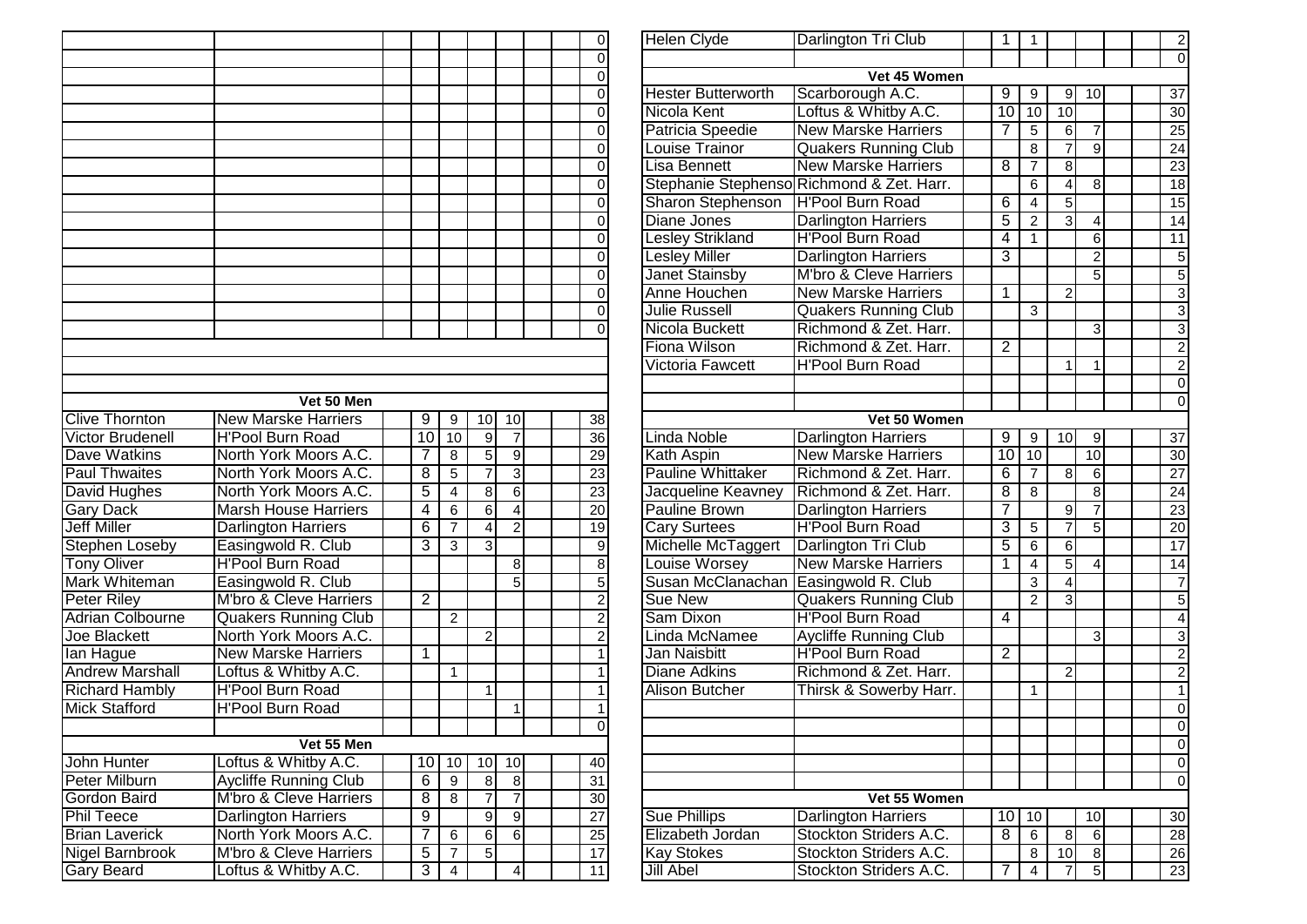| <b>Colin Fletcher</b>  | Easingwold R. Club           |                 | 5              | 3              | $\overline{2}$ |  | $\overline{10}$         |
|------------------------|------------------------------|-----------------|----------------|----------------|----------------|--|-------------------------|
| <b>Keith Galbraith</b> | <b>H'Pool Burn Road</b>      | 4               |                |                | $\overline{5}$ |  | $\frac{9}{5}$           |
| <b>Mike Clarke</b>     | Loftus & Whitby A.C.         |                 | $\overline{2}$ |                | $\overline{3}$ |  |                         |
| <b>Steven Snook</b>    | <b>Quakers Running Club</b>  |                 | 3              | $\mathbf 1$    |                |  | $\overline{4}$          |
| <b>Walter Busutti</b>  | Thirsk & Sowerby Harr.       |                 |                | $\overline{4}$ |                |  | $\overline{4}$          |
| <b>Ronnie Read</b>     | <b>Darlington Harriers</b>   |                 |                | $\overline{2}$ | $\overline{1}$ |  | $\overline{3}$          |
| <b>Max Tarrant</b>     | <b>New Marske Harriers</b>   | $\overline{2}$  |                |                |                |  | $\overline{2}$          |
| Jimmy O'Brien          | Loftus & Whitby A.C.         | $\overline{1}$  | $\mathbf{1}$   |                |                |  | $\overline{2}$          |
|                        |                              |                 |                |                |                |  | $\overline{0}$          |
|                        |                              |                 |                |                |                |  | $\overline{0}$          |
|                        |                              |                 |                |                |                |  | $\overline{0}$          |
|                        |                              |                 |                |                |                |  | $\overline{0}$          |
|                        |                              |                 |                |                |                |  | $\overline{0}$          |
|                        |                              |                 |                |                |                |  | $\overline{0}$          |
|                        | Vet 60 Men                   |                 |                |                |                |  |                         |
| Graham Bell            | Darlington Harriers          | 9               |                | 10             | $10$           |  | 29                      |
| Peter Johnson          | <b>H'Pool Burn Road</b>      | 5               | $\overline{7}$ | $\overline{5}$ | $\overline{4}$ |  | $\overline{21}$         |
| David Horton           | Stockton Striders A.C.       |                 | 8              | $\overline{8}$ | $\overline{5}$ |  | $\overline{21}$         |
| <b>Rob Nicholson</b>   | <b>Aycliffe Running Club</b> | 7               |                | 7              | $\overline{6}$ |  | $\overline{20}$         |
| Laurence Taylor        | North York Moors A.C.        |                 |                | $\overline{9}$ | $\overline{9}$ |  | $\overline{18}$         |
| Dave Wallace           | <b>H'Pool Burn Road</b>      | $\overline{8}$  |                |                | $\overline{8}$ |  | 16                      |
| <b>Karl Edwards</b>    | <b>H'Pool Burn Road</b>      | $\overline{10}$ |                |                |                |  | 10                      |
| <b>Brian Martin</b>    | <b>Quakers Running Club</b>  |                 | 10             |                |                |  | 10                      |
| Robert Burn            | Thirsk & Sowerby Harr.       |                 | 9              |                |                |  | $\overline{9}$          |
| <b>Malcolm Peggs</b>   | Loftus & Whitby A.C.         |                 |                |                | $\overline{7}$ |  | $\overline{7}$          |
| <b>Jim Robson</b>      | North York Moors A.C.        | $\overline{6}$  |                |                |                |  | $\overline{6}$          |
| <b>Mark Edwards</b>    | North York Moors A.C.        |                 |                | 6              |                |  | $\overline{6}$          |
| <b>Trevor Needham</b>  | <b>Aycliffe Running Club</b> | 4               |                |                |                |  | $\overline{\mathbf{r}}$ |
| <b>Mick McGurk</b>     | <b>New Marske Harriers</b>   |                 |                | 4              |                |  |                         |
| Dave Paver             | City of York A.C.            |                 |                | 3              |                |  | $\frac{4}{3}$           |
|                        |                              |                 |                |                |                |  | $\overline{0}$          |
|                        | Vet 65 Men                   |                 |                |                |                |  |                         |
| Julian Wilkinson       | <b>New Marske Harriers</b>   |                 | 10             | 9              | 9              |  | 28                      |
| <b>Tony Slater</b>     | <b>New Marske Harriers</b>   | 10              |                | 10             |                |  | 20 <sub>2</sub>         |
| Dave Coulston          | <b>H'Pool Burn Road</b>      |                 |                |                | 10             |  | 10                      |
|                        |                              |                 |                |                |                |  | $\overline{0}$          |
|                        |                              |                 |                |                |                |  | $\overline{0}$          |
|                        |                              |                 |                |                |                |  | $\overline{0}$          |
|                        |                              |                 |                |                |                |  | $\overline{0}$          |
|                        |                              |                 |                |                |                |  | $\pmb{0}$               |
|                        |                              |                 |                |                |                |  | $\overline{0}$          |
|                        |                              |                 |                |                |                |  | $\overline{0}$          |
|                        |                              |                 |                |                |                |  | $\overline{0}$          |
|                        | Vet 70 Men                   |                 |                |                |                |  |                         |
| Derek Casson           | M'bro & Cleve Harriers       | 10              | 10             | 10             | 10             |  | 40                      |
| <b>Geoff Bullock</b>   | Thirsk & Sowerby Harr.       |                 | 9              |                |                |  | $\boldsymbol{9}$        |
| Danny Gordon           | <b>Quakers Running Club</b>  |                 | 8              |                |                |  | $\overline{8}$          |
|                        |                              |                 |                |                |                |  |                         |

| $\mathbf{2}$ | 10 <sup>1</sup> | <b>Caroline Horton</b> | Stockton Striders A.C.       |   |   |   |                |  | 23 <sub>l</sub> |
|--------------|-----------------|------------------------|------------------------------|---|---|---|----------------|--|-----------------|
| 5            | 9               | Val Clarke             | <b>Darlington Harriers</b>   |   | 9 |   | 9              |  | 18              |
| 3            | 5               | <b>Bev Snook</b>       | <b>Quakers Running Club</b>  |   | 3 | 6 | 4              |  | 13              |
|              | 4               | Amanda Waller          | <b>New Marske Harriers</b>   | 6 |   | 4 |                |  | 11              |
|              | 4               | Diane Hall             | <b>New Marske Harriers</b>   | 5 |   | 3 | $\overline{2}$ |  | 10 <sup>1</sup> |
|              | 3               | Susan Milburn          | <b>Aycliffe Running Club</b> | 9 |   |   |                |  | 9               |
|              | 2               | Julie McGrath          | <b>H'Pool Burn Road</b>      |   |   | 5 |                |  |                 |
|              | $\overline{2}$  | Nicola Booth           | Thirsk & Sowerby Harr.       |   | 5 |   |                |  | 5               |
|              | 0               | Penny Ivison           | <b>Darlington Harriers</b>   |   |   |   | $\overline{3}$ |  | 3               |
|              | 0               | Helen Tyreman          | <b>New Marske Harriers</b>   |   |   | っ |                |  | 2               |
|              |                 | Eve Doe                | <b>Aycliffe Running Club</b> |   |   |   |                |  |                 |
|              |                 |                        |                              |   |   |   |                |  |                 |
|              |                 |                        |                              |   |   |   |                |  |                 |
|              |                 |                        |                              |   |   |   |                |  |                 |

| Vet 60 Men |   |     |     |  |                 |                | Vet 60 Women                                |    |   |                 |     |  |                 |
|------------|---|-----|-----|--|-----------------|----------------|---------------------------------------------|----|---|-----------------|-----|--|-----------------|
| larriers   |   | 101 | 10I |  | 29              |                | Christine Richardson M'bro & Cleve Harriers |    |   | 81              |     |  | 35 <sub>1</sub> |
| Road       |   | 51  |     |  | $21 \cdot$      | Anne Robson    | North York Moors A.C.                       | 10 |   | 10 <sub>1</sub> | 10I |  | 30 <sup>1</sup> |
| ders A.C.  |   | 81  | 51  |  | 21              | Jane Burnside  | <b>Aycliffe Running Club</b>                |    |   | 91              |     |  | 18 <sup>1</sup> |
| ning Club  |   |     |     |  | <b>20</b>       | Susan Clark    | Aycliffe Running Club                       |    |   |                 |     |  | 15              |
| Moors A.C. |   | 91  | 91  |  | 18 <sup>1</sup> | Christine Burn | Thirsk & Sowerby Harr.                      |    | 9 |                 |     |  | 9               |
| Road       | 8 |     | 81  |  | 16 <sub>l</sub> |                |                                             |    |   |                 |     |  | $\overline{0}$  |

|                 | the contract of the contract of the contract of the contract of the contract of the contract of the contract of |   |     |     |  |                 |                  |                        |    |                 |  |  |    |
|-----------------|-----------------------------------------------------------------------------------------------------------------|---|-----|-----|--|-----------------|------------------|------------------------|----|-----------------|--|--|----|
| Vet 65 Men      |                                                                                                                 |   |     |     |  |                 |                  | Vet 65 Women           |    |                 |  |  |    |
| <b>Harriers</b> |                                                                                                                 | 0 | 9I  | 91  |  | 28              | <b>Pat Kirby</b> | Thirsk & Sowerby Harr. | 10 | 10 <sub>1</sub> |  |  | 20 |
| Harriers        | 10 <sup>1</sup>                                                                                                 |   | 10I |     |  | 20 <sup>1</sup> |                  |                        |    |                 |  |  |    |
| Road            |                                                                                                                 |   |     | 10I |  | 10 <sub>l</sub> |                  |                        |    |                 |  |  |    |
|                 |                                                                                                                 |   |     |     |  |                 |                  |                        |    |                 |  |  |    |
|                 |                                                                                                                 |   |     |     |  |                 |                  |                        |    |                 |  |  |    |
|                 |                                                                                                                 |   |     |     |  |                 |                  |                        |    |                 |  |  |    |
|                 |                                                                                                                 |   |     |     |  |                 |                  |                        |    |                 |  |  |    |

|                      | Vet 70 Men                             |     |      |                 |      |  |     |                | Vet 70 Women           |  |    |  |     |
|----------------------|----------------------------------------|-----|------|-----------------|------|--|-----|----------------|------------------------|--|----|--|-----|
| Derek Casson         | M'bro & Cleve Harriers                 | 10I | ו טו | 10 <sup>1</sup> | 10 I |  | 40I | Marian Codling | Thirsk & Sowerbv Harr. |  | 10 |  | 10I |
| <b>Geoff Bullock</b> | <sup>∙</sup> Harr.<br>Thirsk & Sowerby |     | u    |                 |      |  | 91  |                |                        |  |    |  | ΟI  |
| Danny Gordon         | Club<br><b>IQuakers Running</b>        |     |      |                 |      |  | ດເ  |                |                        |  |    |  | 01  |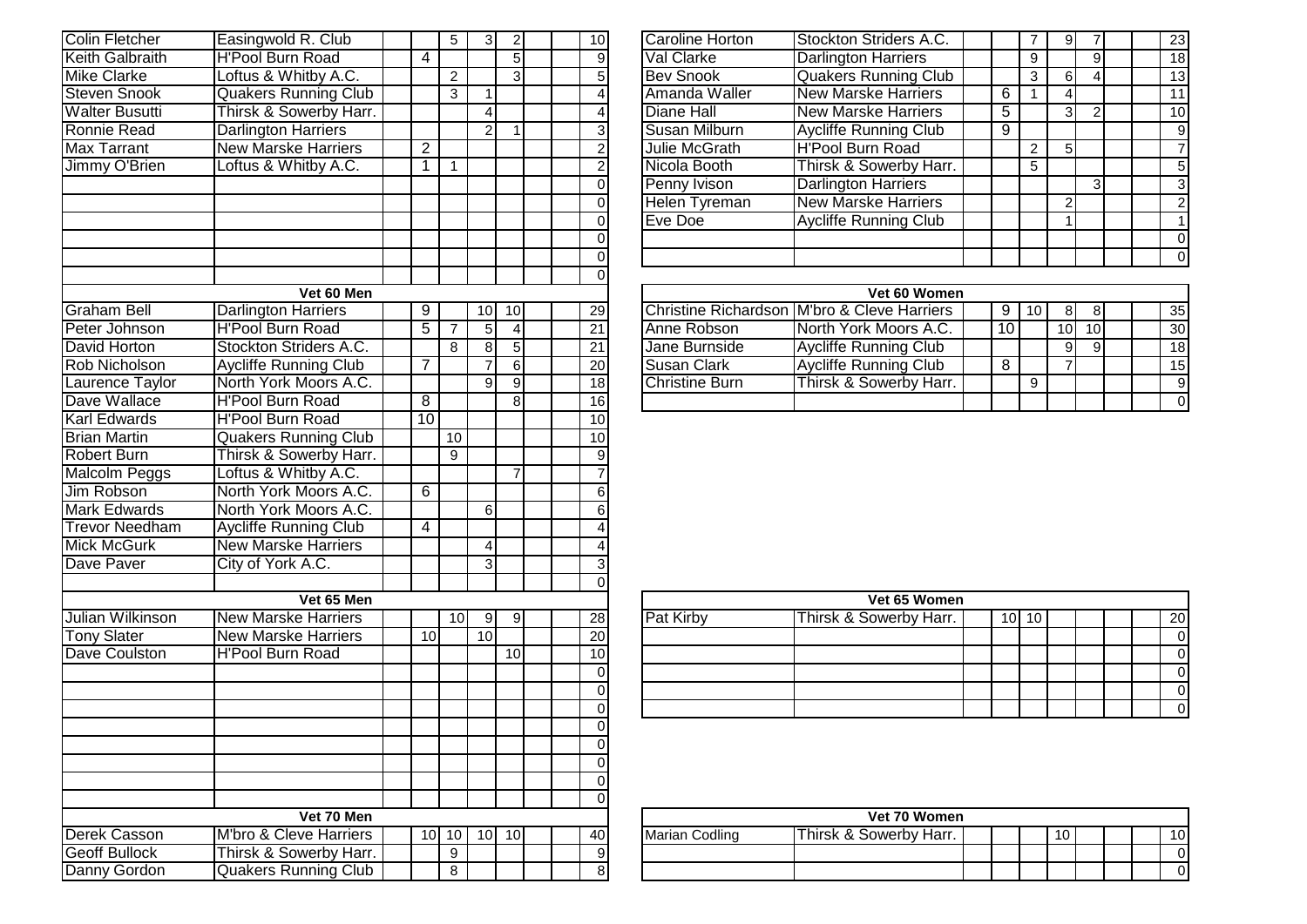|                       |                              |  |     |  | $\Omega$        |
|-----------------------|------------------------------|--|-----|--|-----------------|
|                       |                              |  |     |  | 0               |
|                       |                              |  |     |  | ΩI              |
|                       | Vet 75 Men                   |  |     |  |                 |
| <b>Richard Harvey</b> | <b>Aycliffe Running Club</b> |  | ١0. |  | 10 <sup>1</sup> |
| lan Codling           | Thirsk & Sowerby Harr.       |  |     |  | 9               |
|                       |                              |  |     |  | $\Omega$        |
|                       |                              |  |     |  | 0               |